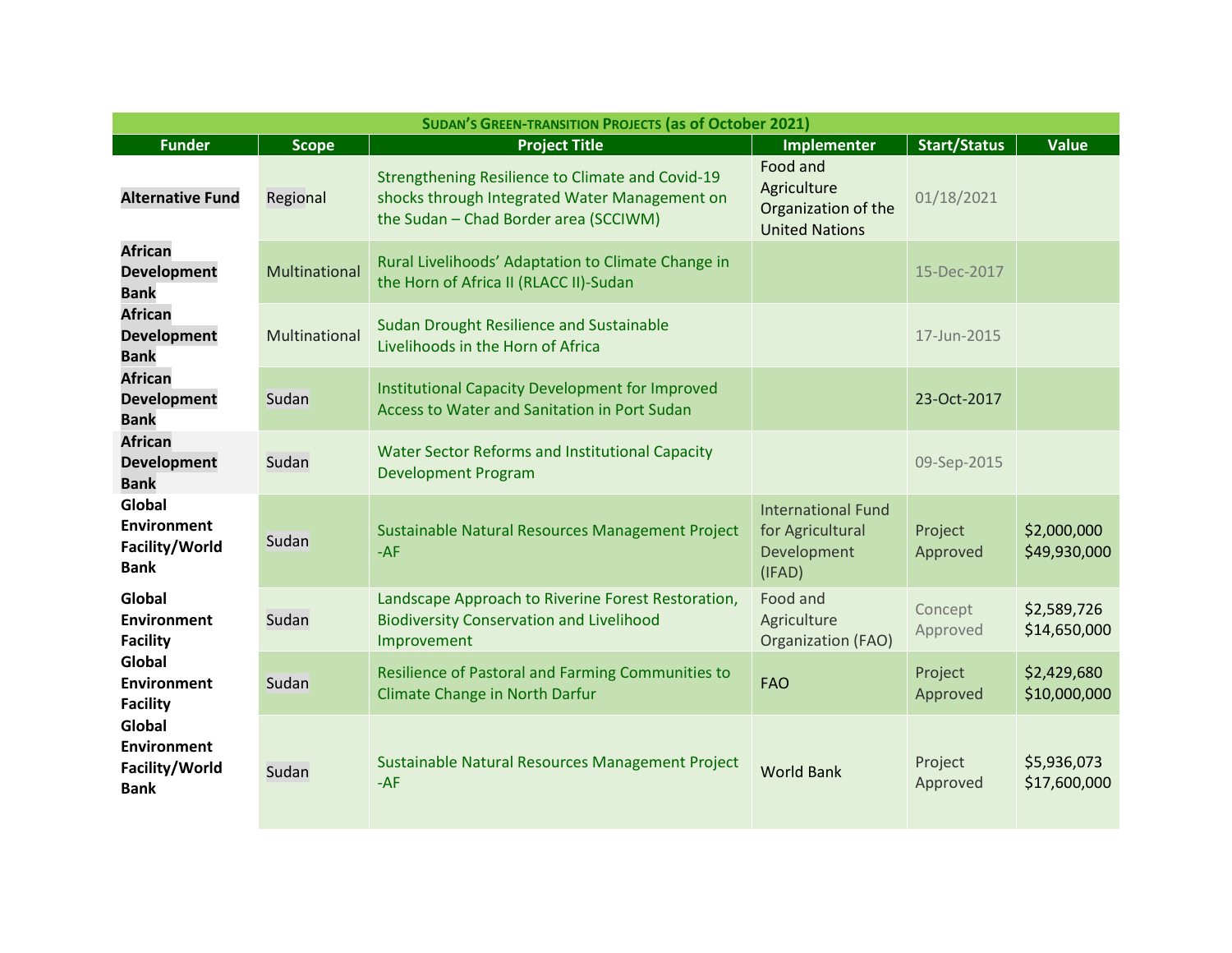| <b>Green Climate</b><br><b>Fund</b> | Sudan | <b>Support to Reducing Emissions from Deforestation</b><br>and Forest Degradation (REDD+) investments in<br><b>Africa AfDB</b>                                                                                                                                | Concept note                                           |             |  |
|-------------------------------------|-------|---------------------------------------------------------------------------------------------------------------------------------------------------------------------------------------------------------------------------------------------------------------|--------------------------------------------------------|-------------|--|
| <b>Green Climate</b><br><b>Fund</b> | Sudan | <b>IGREENFIN project and GCF Umbrella Program for</b><br>the Great Green Wall Initiative IFAD                                                                                                                                                                 | Approved project<br>preparation<br>funding application |             |  |
| <b>Green Climate</b><br><b>Fund</b> | Sudan | Gender action plan for SAP019: Gums for<br>Adaptation and Mitigation in Sudan (GAMS):<br>Enhancing adaptive capacity of local communities<br>and restoring carbon sink potential of the Gum<br>Arabic belt, expanding Africa's Great Green<br>Wall FAO SAP019 | Gender action plan                                     |             |  |
| <b>Green Climate</b><br><b>Fund</b> | Sudan | Gender assessment for SAP019: Gums for<br>Adaptation and Mitigation in Sudan (GAMS):<br>Enhancing adaptive capacity of local communities<br>and restoring carbon sink potential of the Gum<br>Arabic belt, expanding Africa's Great Green<br>Wall FAO SAP019  | Gender assessment                                      | 19 Nov 2020 |  |
| <b>Green Climate</b><br>Fund        | Sudan | Gums for Adaptation and Mitigation in Sudan<br>(GAMS): Enhancing adaptive capacity of local<br>communities and restoring carbon sink potential of<br>the Gum Arabic belt, expanding Africa's Great Green<br>Wall FAO SAP019                                   | <b>Approved funding</b><br>proposal                    | 13 Nov 2020 |  |
| <b>Green Climate</b><br><b>Fund</b> | Sudan | Gender action plan for FP139: Building resilience in<br>the face of climate change within traditional rain fed<br>agricultural and pastoral systems in<br>Sudan UNDP FP139                                                                                    |                                                        | 08 Oct 2020 |  |
| <b>Green Climate</b><br><b>Fund</b> | Sudan | Gender assessment for FP139: Building resilience in<br>the face of climate change within traditional rain fed<br>agricultural and pastoral systems in<br>Sudan UNDP FP139                                                                                     |                                                        | 08 Oct 2020 |  |
| <b>Green Climate</b><br><b>Fund</b> | Sudan | Building resilience in the face of climate change<br>within traditional rain fed agricultural and pastoral<br>systems in Sudan UNDP FP139                                                                                                                     | Approved funding<br>proposal                           | 21 Aug 2020 |  |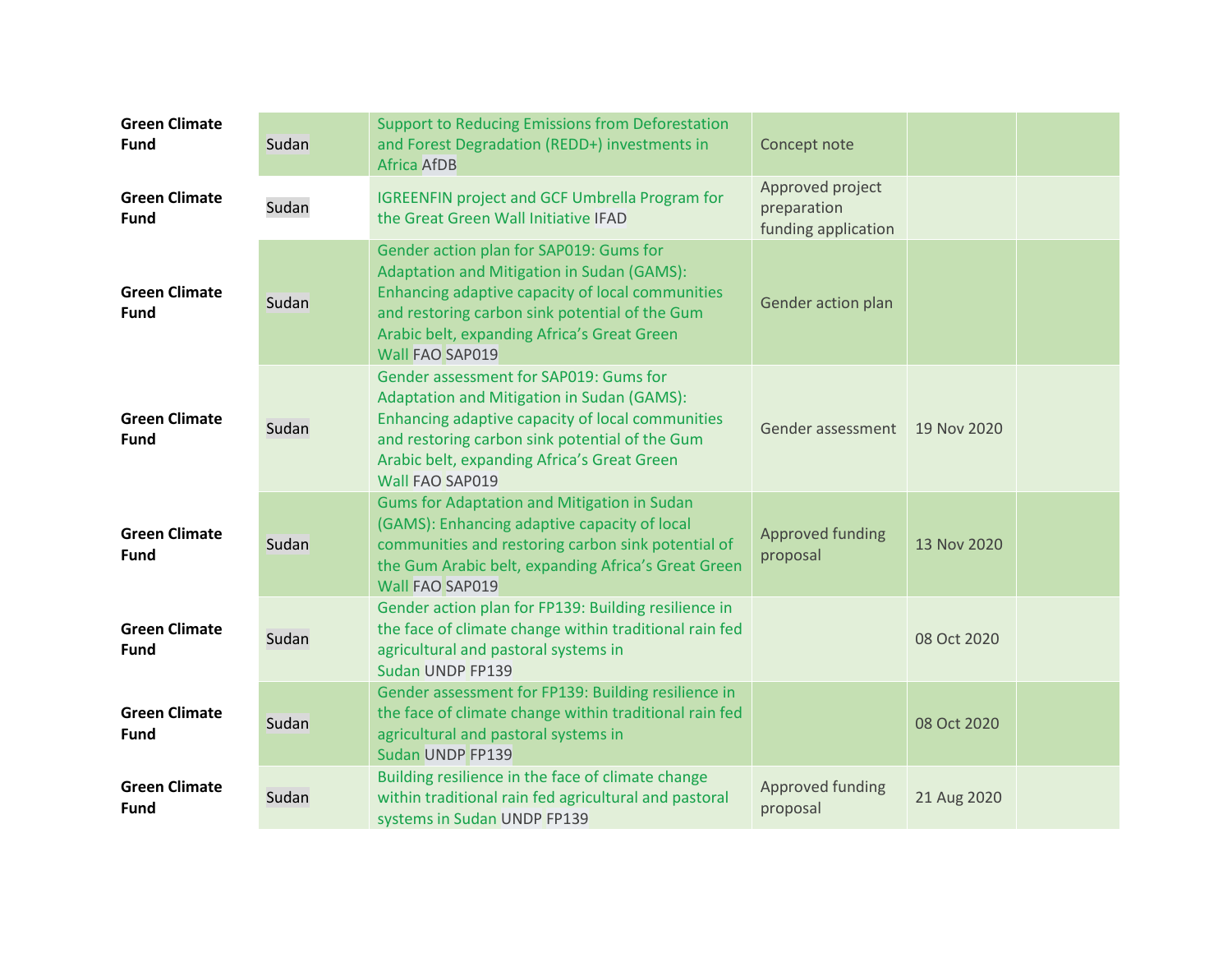| <b>Green Climate</b><br><b>Fund</b> | Sudan | Environmental and social safeguards (ESS) report for<br>FP139: Building resilience in the face of climate<br>change within traditional rain fed agricultural and<br>pastoral systems in Sudan UNDP FP139                        |                                | 29 Jul 2020 |  |
|-------------------------------------|-------|---------------------------------------------------------------------------------------------------------------------------------------------------------------------------------------------------------------------------------|--------------------------------|-------------|--|
| <b>Green Climate</b><br><b>Fund</b> | Sudan | Adaptation planning support for Sudan through FAO                                                                                                                                                                               | Approved<br>readiness proposal | 09 Jun 2020 |  |
| <b>Green Climate</b><br><b>Fund</b> | Sudan | <b>Strengthening Climate Information Systems for</b><br>Climate Change Adaptation in the Greater Horn of<br>Africa through regional cooperation                                                                                 | Concept note                   | 24 Mar 2020 |  |
| <b>Green Climate</b><br><b>Fund</b> | Sudan | <b>Gum for Adaptation and Mitigation in Sudan:</b><br>Enhancing the adaptive capacity of local<br>communities and restoring the carbon sink potential<br>of the Gum Arabic belt - expanding Africa's Great<br><b>Green Wall</b> | Concept note                   | 21 Feb 2020 |  |
| <b>Green Climate</b><br><b>Fund</b> | Sudan | <b>Impact Forecast-Based Early Warning Systems</b>                                                                                                                                                                              | Concept note                   | 25 Nov 2018 |  |
| <b>Green Climate</b><br><b>Fund</b> | Sudan | <b>Strengthening Capacity of Rural Primary Health Care</b><br>Services to Address Adverse Impacts of Climate<br>Change on Health                                                                                                | Concept note                   | 30 Apr 2018 |  |
| <b>Green Climate</b><br>Fund        | Sudan | NDA Strengthening and Country Programming<br>support for Sudan through UNDP                                                                                                                                                     | Approved<br>readiness proposal | 22 Dec 2017 |  |
| <b>Green Climate</b><br><b>Fund</b> | Sudan | Adaptation planning support for Sudan through FAO                                                                                                                                                                               | Approved<br>readiness proposal | 09 Jun 2020 |  |
| <b>Green Climate</b><br><b>Fund</b> | Sudan | <b>Strengthening Climate Information Systems for</b><br>Climate Change Adaptation in the Greater Horn of<br>Africa through regional cooperation                                                                                 | Concept note                   | 24 Mar 2020 |  |
| <b>Green Climate</b><br><b>Fund</b> | Sudan | <b>Gum for Adaptation and Mitigation in Sudan:</b><br>Enhancing the adaptive capacity of local<br>communities and restoring the carbon sink potential<br>of the Gum Arabic belt - expanding Africa's Great<br><b>Green Wall</b> | Concept note                   | 21 Feb 2020 |  |
| <b>Green Climate</b><br><b>Fund</b> | Sudan | <b>Impact Forecast-based Early Warning Systems</b>                                                                                                                                                                              | Concept note                   | 25 Nov 2018 |  |